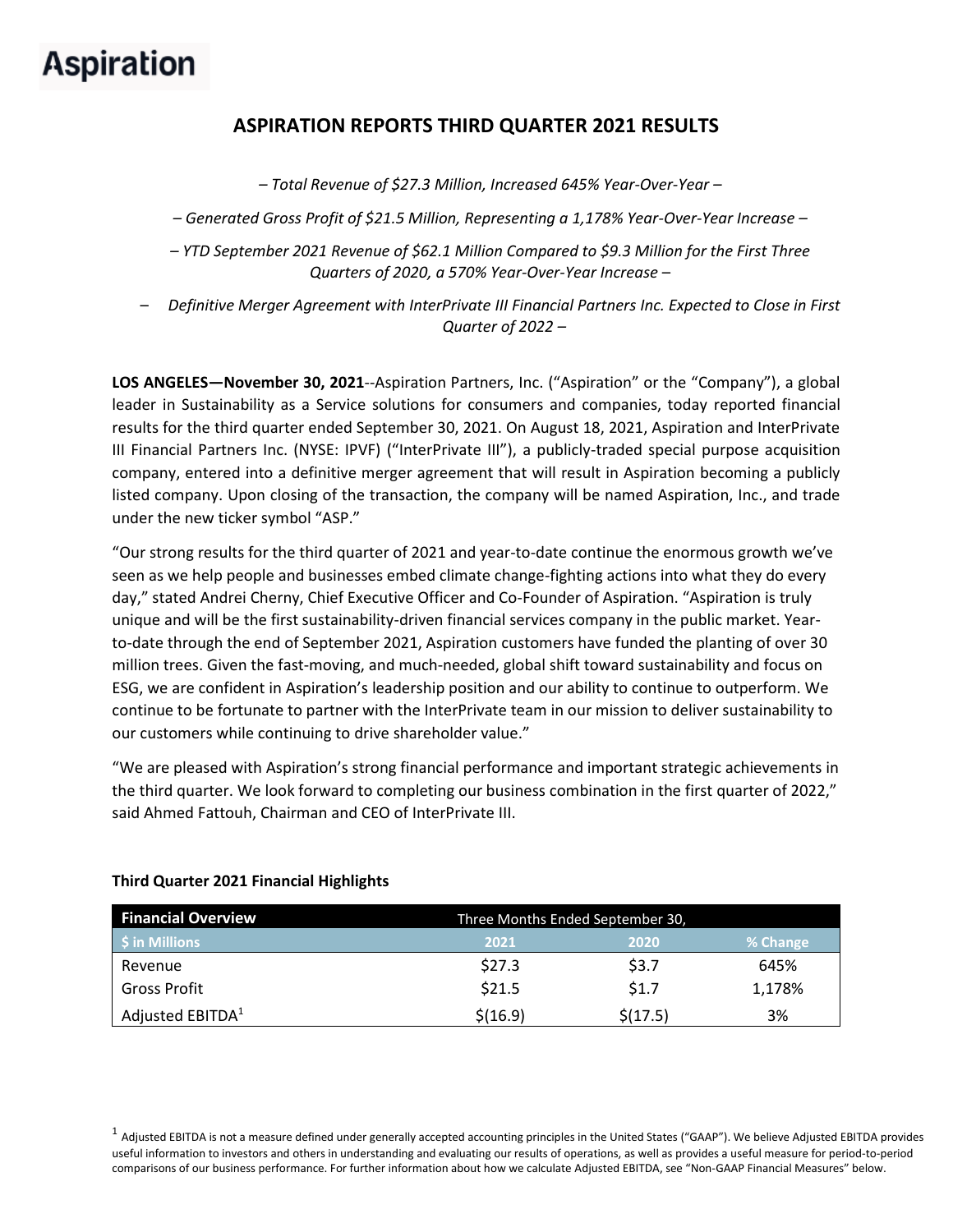- Total revenues were \$27.3 million, up 645% from \$3.7 million in the third quarter of 2020, and up 22% compared to \$22.4 million in the prior quarter driven primarily by growth in depository accounts.
- From a mix perspective, 33% of total revenues were generated from Consumer Financial Services, 15% from Consumer ESG Services, with the remaining 52% from Enterprise ESG Services.
- Gross profit was \$21.5 million, up 1,178% from \$1.7 million in the third quarter of 2020, and up 25% from \$17.2 million in the prior quarter. The gross margin expanded to 79% from 46% for the year-ago quarter reflecting enhanced scale and ongoing operating leverage.
- Adjusted EBITDA before marketing expense was \$5.6 million compared to a loss of \$12.2 million for the third quarter of 2020, and up 54% from \$3.6 million in the prior quarter.
- Investment in marketing totaled \$22.5 million, up from \$5.3 million in the prior-year quarter, reflecting ongoing initiatives to expand members and funded accounts across products.

#### **Year-to-Date 2021 Financial Highlights**

- Total revenues were \$62.1 million, up 570% from \$9.3 million through the first three quarters of 2020, driven by the increase in total funded accounts and introduction of new products including Enterprise ESG services.
- Overall, 31% of total revenues were generated from the Consumer Financial Services segment, 15% from Consumer ESG Services and the remaining 54% from Enterprise ESG Services.
- Gross profit was \$47.7 million, translating into a 77% margin, versus \$2.8 million, representing a 30% margin, for the year-to-date period ending September 30, 2020. Margin expansion was primarily driven by introduction of new products and efficiencies gained in the existing product lines.
- Adjusted EBITDA before marketing expense totaled \$6.2 million compared to a loss of \$26.4 million for the first nine months of 2020.
- Through September, investment in marketing increased from \$9.7 million in 2020 to \$81.6 million in 2021 driving strong growth in total members and funded accounts.

#### **Recent Business Developments**

- **September 2021** Aspiration and the LA Clippers announced a multi-year partnership that designates the world's leader in sustainability as a service solutions for consumers and companies as the first Founding Partner of Intuit Dome, the future home of the Clippers. The partnership sets a new standard for social responsibility in sports by building the first climate positive arena and committing to programs that will make a difference in the fight against climate change.
- **October 2021** Aspiration announced the launch of the Aspiration Zero card, the world's first credit card built to combat the climate crisis. With every swipe of the Aspiration Zero card, members are able to plant up to two trees to reduce their individual carbon footprint.
- **November 2021** Aspiration announced a partnership with Hanwha Life Insurance Company and Hanwha Solutions, two subsidiaries of Hanwha Group, to bring Aspiration's sustainability solutions, global reforestation program, and verified carbon offsets to the South Korean market.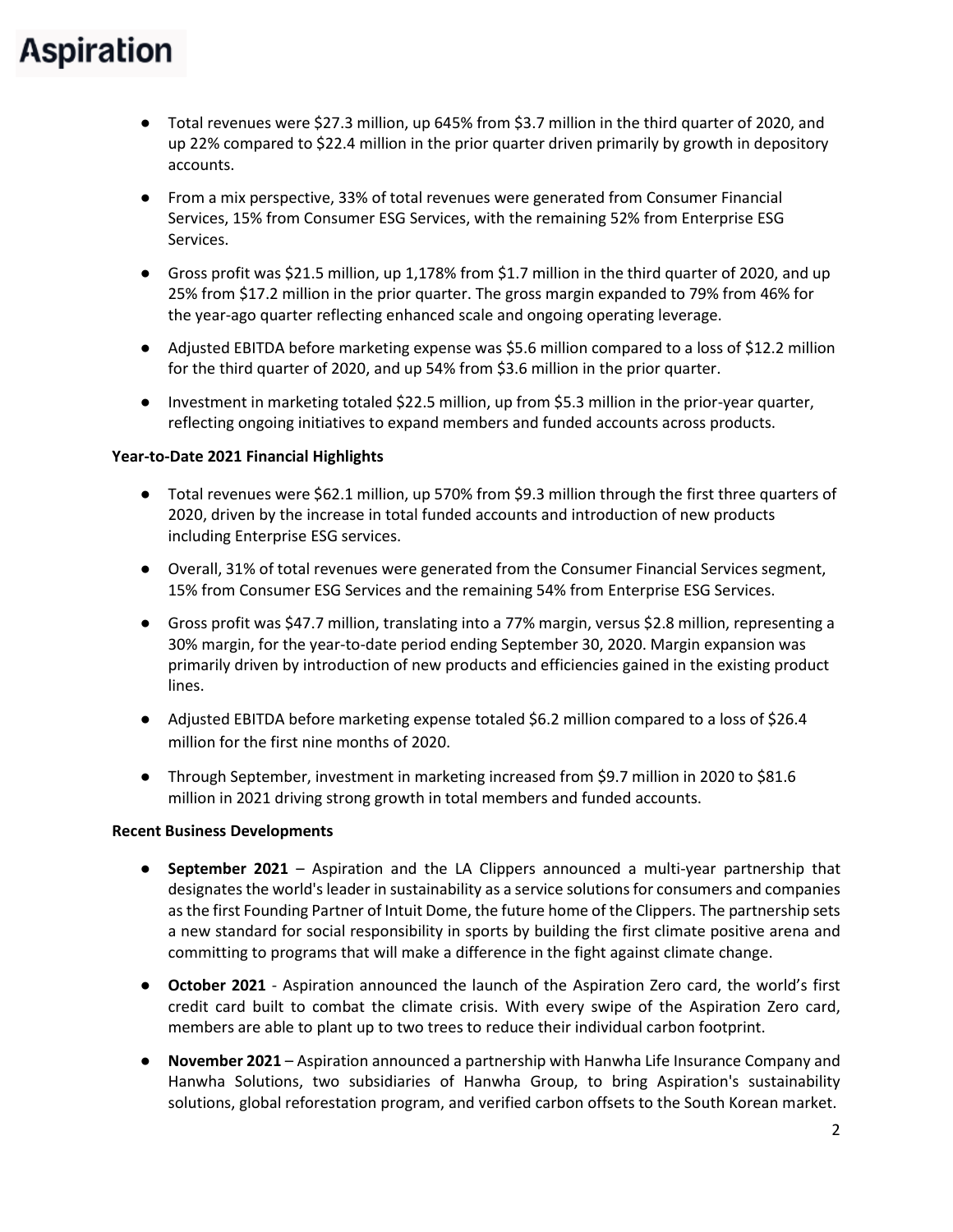- **November 2021** Aspiration signed a strategic partnership agreement with Qatar Free Zones Authority (QFZA) and Doha Venture Capital (DVC) to expand access to sustainability services in the region, in line with QFZA's efforts to develop the world's first net zero free zones. As part of the agreement, Aspiration will set up operations in Qatar Free Zones to deliver sustainability services, carbon neutrality solutions, and green financial solutions to customers in the Free Zones, Qatar, and across the Middle East and North Africa.
- **November 2021** Established partnership with global financial technology platform Intuit to provide sustainability solutions to its customers using Plant Your Change.

#### **Financial Outlook**

The following table summarizes Aspiration's financial outlook for the full year 2021 period:

| \$ in Millions               | 2021    |
|------------------------------|---------|
| Revenue                      | \$98    |
| <b>Gross Profit</b>          | \$76    |
| <b>Marketing Expense</b>     | \$125   |
| Adjusted EBITDA <sup>1</sup> | \$(110) |
| Revenue Growth vs. 2020      | 565%    |

#### **Non-GAAP Financial Measures**

This press release discusses Adjusted EBITDA which is a measure that is not prepared and presented in accordance with GAAP. We define Adjusted EBITDA as net income (loss), adjusted to exclude (i) interest expenses relating to credit facilities and convertible notes, (ii) provision for (benefit from) income taxes, (iii) depreciation and amortization and (iv) stock-based compensation expense. The presentation of this financial information is not intended to be considered in isolation or as a substitute for, or superior to, the financial information prepared and presented in accordance with GAAP. We believe that the use of Adjusted EBITDA provides useful information to investors and others in understanding and evaluating Aspiration's results of operations, as well as providing a useful measure for period-to-period comparisons of Aspiration's business performance. Adjusted EBITDA should not be considered a substitute for or superior to financial information presented in accordance with GAAP and may be different from similarly titled non-GAAP measures used by other companies. The following table presents a reconciliation of net income (loss), the most directly comparable GAAP measure, to Adjusted EBITDA.

 $^1$  Adjusted EBITDA is not a measure defined under generally accepted accounting principles in the United States ("GAAP"). We believe Adjusted EBITDA provides useful information to investors and others in understanding and evaluating our results of operations, as well as provides a useful measure for period-to-period comparisons of our business performance. For further information about how we calculate Adjusted EBITDA, see "Non-GAAP Financial Measures" below.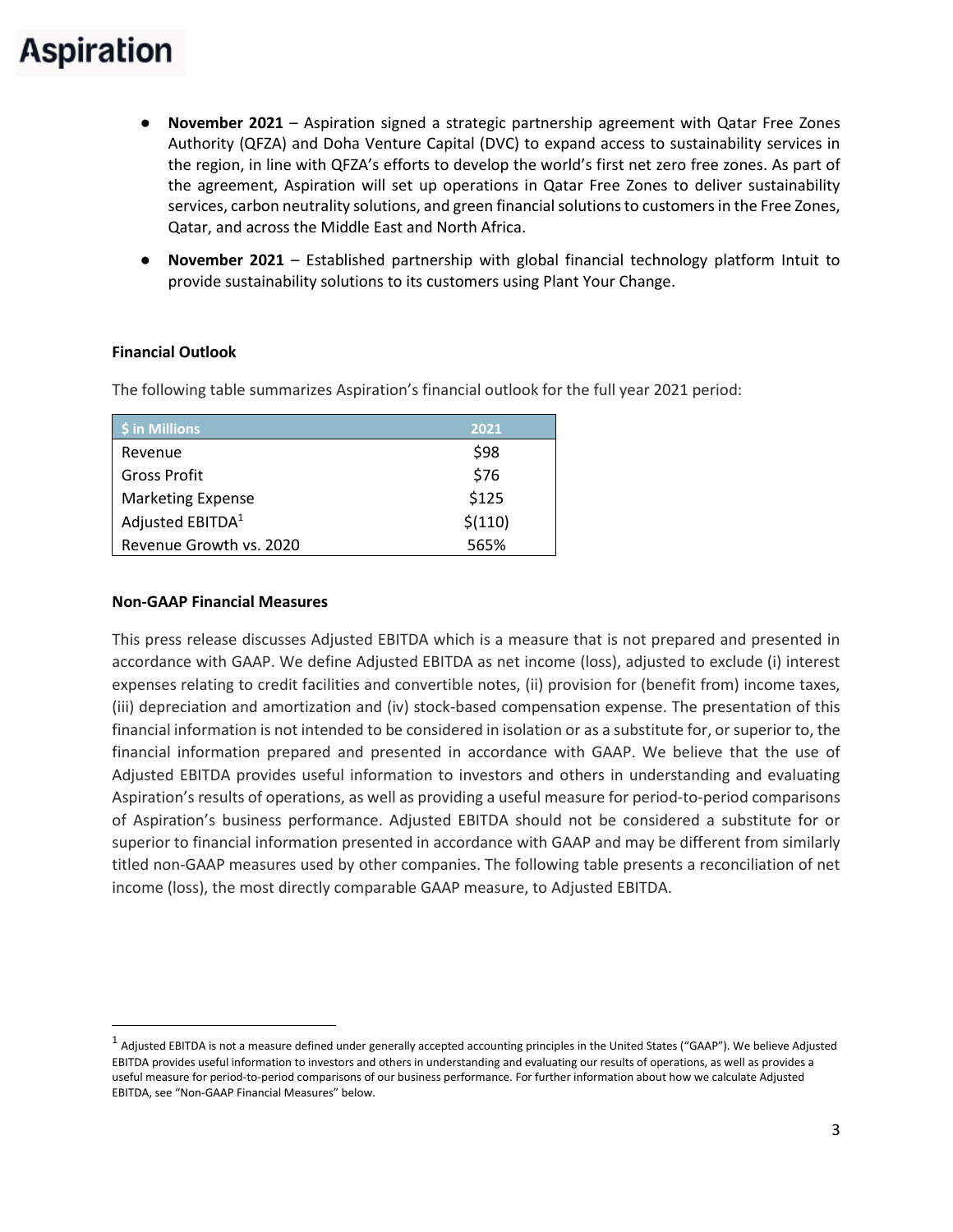| Reconciliation of Net Income (Loss) to Adjusted EBITDA <sup>1</sup> Reconciliation |
|------------------------------------------------------------------------------------|
| (in millions):                                                                     |

|                                           | <b>Three Months Ended</b><br>September 30, |          | <b>Nine Months Ended</b><br>September 30, |            |
|-------------------------------------------|--------------------------------------------|----------|-------------------------------------------|------------|
|                                           |                                            |          |                                           |            |
|                                           | 2021                                       | 2020     | 2021                                      | 2020       |
|                                           | \$ (58.6)                                  | \$(18.1) | \$(165.0)                                 | $$$ (38.9) |
| Add:                                      |                                            |          |                                           |            |
|                                           | 3.0                                        | 0.2      | 8.1                                       | 0.7        |
| Provision for (benefit from) income taxes |                                            |          |                                           |            |
| Depreciation and amortization             | 1.1                                        | 0.7      | 2.9                                       | 2.0        |
|                                           | $$$ (54.6)                                 | \$(17.2) | \$(154.0)                                 | $$$ (36.1) |
| Share-based compensation                  | 0.8                                        | 0.2      | 42.3                                      | 0.8        |
| Other (income) expense                    | 36.8                                       | (0.5)    | 36.3                                      | (0.8)      |
| Adjusted EBITDA (non-GAAP)                | \$(16.9)                                   | \$(17.5) | \$(75.4)                                  | $$$ (36.2) |

#### **About Aspiration Partners, Inc.**

Aspiration is a leading platform to help people and businesses put automated sustainable impact into their hands and integrate it into their daily lives. Aspiration has earned the trust of its more than 5 million members by helping them spend, save, shop, and invest to both "Do Well" and "Do Good." Aspiration Partners, Inc. is a certified B Corp. Headquartered in Marina del Rey, CA, Aspiration Partners Inc. is backed by investors including Alpha Edison, AGO, Capricorn Investment Group, Allen & Company, Flourish Ventures, Social Impact Finance, Deep Field Asset Management, Joseph Sanberg, Alex Pomeroy, Glenn "Doc" Rivers, Orlando Bloom, Leonardo DiCaprio, Cindy Crawford, Kaia Gerber, and Robert Downey Jr.'s Footprint Coalition Ventures. For more information, visit [Aspiration.com](http://aspiration.com/) or [Aspiration.com/business.](http://aspiration.com/business)

#### **About InterPrivate III Financial Partners Inc.**

InterPrivate III Financial Partners Inc., led by Ahmed Fattouh, Sunil Kappagoda, and Nicholaos Krenteras, is a blank check company whose business purpose is to effect a merger, capital stock exchange, asset acquisition, stock purchase, reorganization or similar business combination with one or more businesses. While the Company may pursue initial business combination targets in any industry, the Company expects to pursue targets in the financial services industry with a particular focus on tech-enabled companies, with a focus on target companies with an enterprise value of \$1 billion or more. InterPrivate III's Board of Directors includes globally recognized financial services leaders including former BankOne Chairman, John McCoy; former Lucent and Verifone Chairman, Rich McGinn; and Pine Brook founder and former Warburg Pincus Vice Chairman, Howard Newman.

#### **About InterPrivate Capital**

InterPrivate Capital is a private investment firm that invests on behalf of a consortium of family offices. The firm's unique independent co-sponsor structure provides its investors with the deep sector expertise and transaction execution capabilities of veteran deal-makers from the world's leading private equity and venture capital firms. Affiliates of InterPrivate Capital act as sponsors, co-sponsors and advisors of special purpose acquisition companies ("SPACs"), and manage a number of investment vehicles on behalf of its family office co-investors that participate in private and public opportunities, including PIPE investments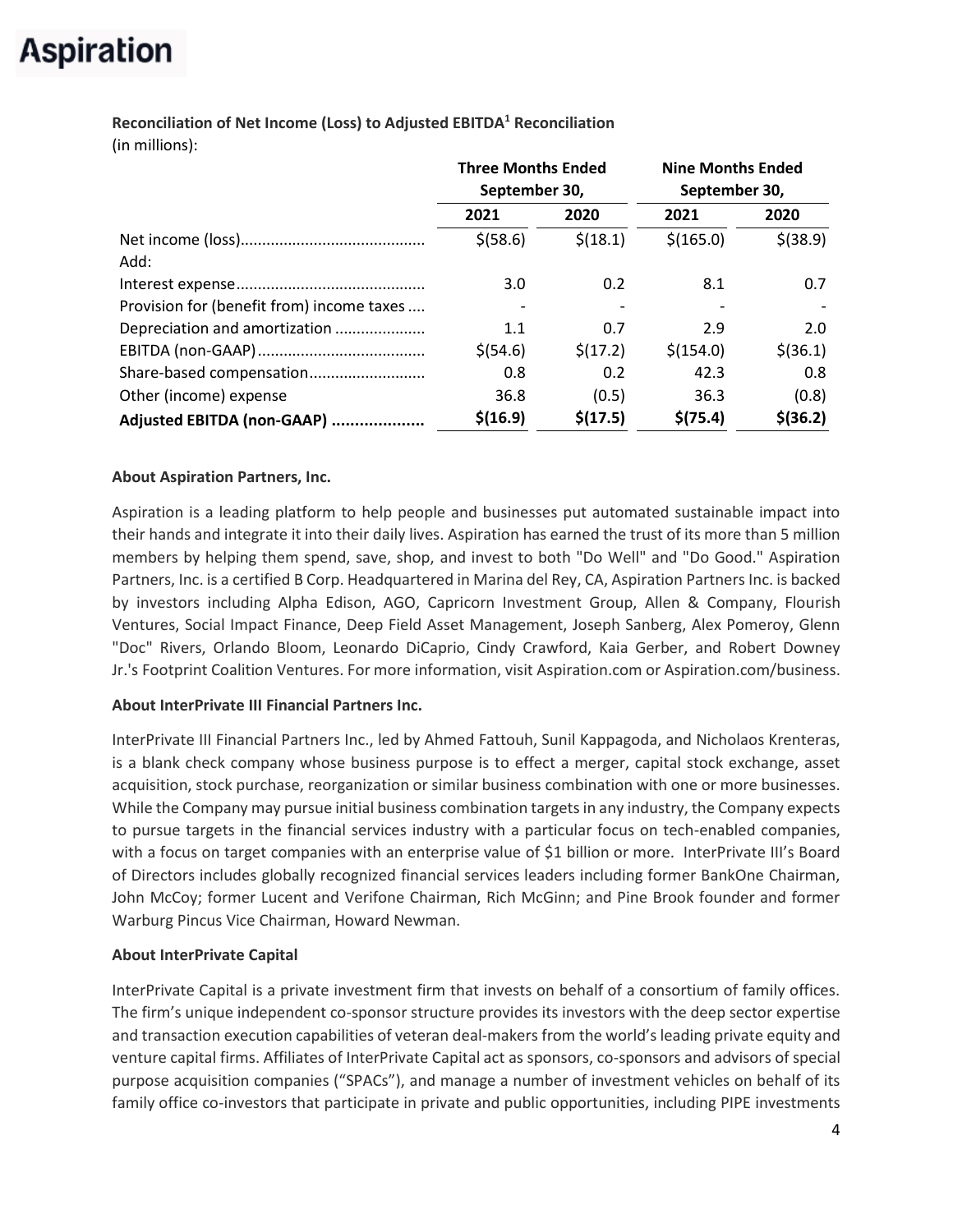in support of the firm's sponsored business combinations. For more information regarding InterPrivate Capital, please visit www.interprivate.com. For more information regarding InterPrivate's SPAC strategy, please visit [www.ipvspac.com.](about:blank)

#### **Additional Information and Where to Find It**

In connection with the proposed transaction (the "Proposed Transaction") involving InterPrivate III Financial Partners Inc. ("InterPrivate III") and Aspiration Partners, Inc. ("Aspiration"), InterPrivate III intends to file a registration statement, which will include a preliminary proxy statement/prospectus, with the SEC. The proxy statement/prospectus will be sent to stockholders of InterPrivate III. This press release is not a substitute for the proxy statement/prospectus. INVESTORS AND SECURITY HOLDERS AND OTHER INTERESTED PARTIES ARE URGED TO READ THE PROXY STATEMENT/PROSPECTUS AND ANY OTHER RELEVANT DOCUMENTS THAT HAVE BEEN FILED OR WILL BE FILED WITH THE SEC, AS WELL AS ANY AMENDMENTS OR SUPPLEMENTS TO THESE DOCUMENTS, CAREFULLY AND IN THEIR ENTIRETY WHEN THEY BECOME AVAILABLE BECAUSE THEY WILL CONTAIN IMPORTANT INFORMATION ABOUT ASPIRATION, INTERPRIVATE III, THE PROPOSED TRANSACTION AND RELATED MATTERS. The documents filed or that will be filed with the SEC relating to the Proposed Transaction (when they are available) can be obtained free of charge from the SEC's website at www.sec.gov. These documents (when they are available) can also be obtained free of charge from InterPrivate III upon written request at InterPrivate III Financial Partners Inc., 1350 Avenue of the Americas, 2nd Floor, New York, NY 10019.

#### **No Offer or Solicitation**

This communication is for informational purposes only and is not intended to and shall not constitute a proxy statement or the solicitation of a proxy, consent or authorization with respect to any securities in respect of the Proposed Transaction and shall not constitute an offer to sell or the solicitation of an offer to buy or subscribe for any securities or a solicitation of any vote of approval, nor shall there be any sale, issuance or transfer of securities in any jurisdiction in which such offer, solicitation or sale would be unlawful prior to registration or qualification under the securities laws of any such jurisdiction.

#### **Participants in Solicitation**

This communication is not a solicitation of a proxy from any investor or security holder. However, InterPrivate III, Aspiration, and certain of their directors and executive officers may be deemed to be participants in the solicitation of proxies in connection with the Proposed Transaction under the rules of the SEC. Information about InterPrivate III's directors and executive officers and their ownership of InterPrivate III's securities is set forth in filings with the SEC, including InterPrivate III's final prospectus used in connection with its initial public offering, which was filed with the SEC on March 9, 2021. To the extent that holdings of InterPrivate III's securities have changed since the amounts included in InterPrivate III's final prospectus used in connection with its initial public offering, such changes have been or will be reflected on Statements of Change in Ownership on Form 4 filed with the SEC. Additional information regarding the participants will also be included in the proxy statement/prospectus, when it becomes available. When available, these documents can be obtained free of charge from the sources indicated above.

#### **Cautionary Statement Regarding Forward-Looking Statements**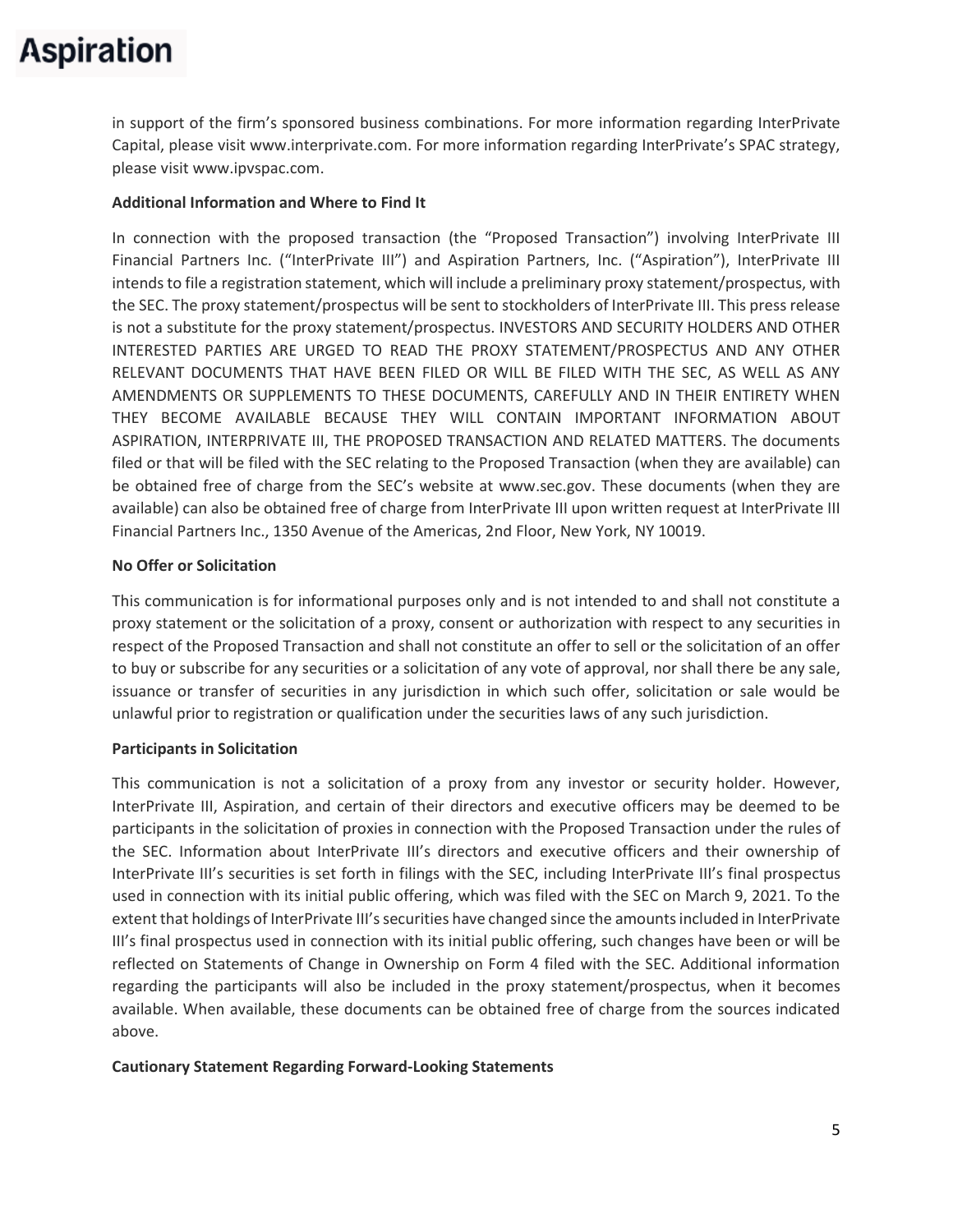This communication contains "forward-looking statements" within the meaning of the Private Securities Litigation Reform Act of 1995. Such statements include, but are not limited to, statements about future financial and operating results, our plans, objectives, expectations and intentions with respect to future operations, products and services; and other statements identified by words such as "will likely result," "are expected to," "will continue," "is anticipated," "estimated," "believe," "intend," "plan," "projection," "outlook" or words of similar meaning. These forward-looking statements include, but are not limited to, statements regarding Aspiration's industry and market sizes, future opportunities for InterPrivate III, Aspiration and the combined company, InterPrivate III's and Aspiration's estimated future results and the Proposed Transaction, including the implied equity value, the expected transaction and ownership structure and the likelihood and ability of the parties to successfully consummate the Proposed Transaction. Such forward-looking statements are based upon the current beliefs and expectations of our management and are inherently subject to significant business, economic and competitive uncertainties and contingencies, many of which are difficult to predict and generally beyond our control. Actual results and the timing of events may differ materially from the results anticipated in these forward-looking statements.

In addition to factors previously disclosed or that will be disclosed in InterPrivate III's reports filed with the SEC and those identified elsewhere in this communication, the following factors, among others, could cause actual results and the timing of events to differ materially from the anticipated results or other expectations expressed in the forward-looking statements: (1) inability to complete the Proposed Transaction or, if InterPrivate III does not complete the Proposed Transaction, any other business combination; (2) the inability to complete the Proposed Transaction due to the failure to meet the closing conditions to the Proposed Transaction, including the inability to obtain approval of InterPrivate III's stockholders, the inability to consummate the contemplated PIPE financing, the failure to achieve the minimum amount of cash available following any redemptions by InterPrivate III stockholders, the failure to meet the NYSE listing standards in connection with the consummation of the Proposed Transaction, or the occurrence of any event, change or other circumstances that could give rise to the termination of the definitive agreement; (3) costs related to the Proposed Transaction; (4) a delay or failure to realize the expected benefits from the Proposed Transaction; (5) risks related to disruption of management time from ongoing business operations due to the Proposed Transaction; (6) the impact of the ongoing COVID-19 pandemic; (7) the risk that Aspiration may not be able to execute its growth strategies or achieve and maintain profitability; (8) the uncertainty of Aspiration's projected financial information; (9) changes regarding the development of the sustainability industry, the markets that Aspiration targets, customer demand and the ability of Aspiration to maintain and enhance its brand; (10) changes in the highly competitive market in which Aspiration competes, including with respect to its competitive landscape, rapid technological change or regulatory changes; (11) uncertainties surrounding Aspiration's expansion of products and service offerings; (12) the ability of Aspiration to maintain strategic relationships and execute on strategic transactions; (13) extensive governmental regulation and scrutiny applicable to Aspiration and its subsidiaries, including as a result of certain of its subsidiaries being subject to SEC and FINRA rules and net capital requirements; (14) the ability of Aspiration to adhere to legal requirements with respect to the protection of personal data and privacy laws; (15) cybersecurity risks, data loss and other breaches of Aspiration's network security and the disclosure of personal information; (16) the risk of regulatory lawsuits or proceedings relating to Aspiration's products or services; (17) the risk that Aspiration is unable to secure or protect its intellectual property; (18) the limited experience of Aspiration's management in operating a public company; (19) underlying assumptions and data with